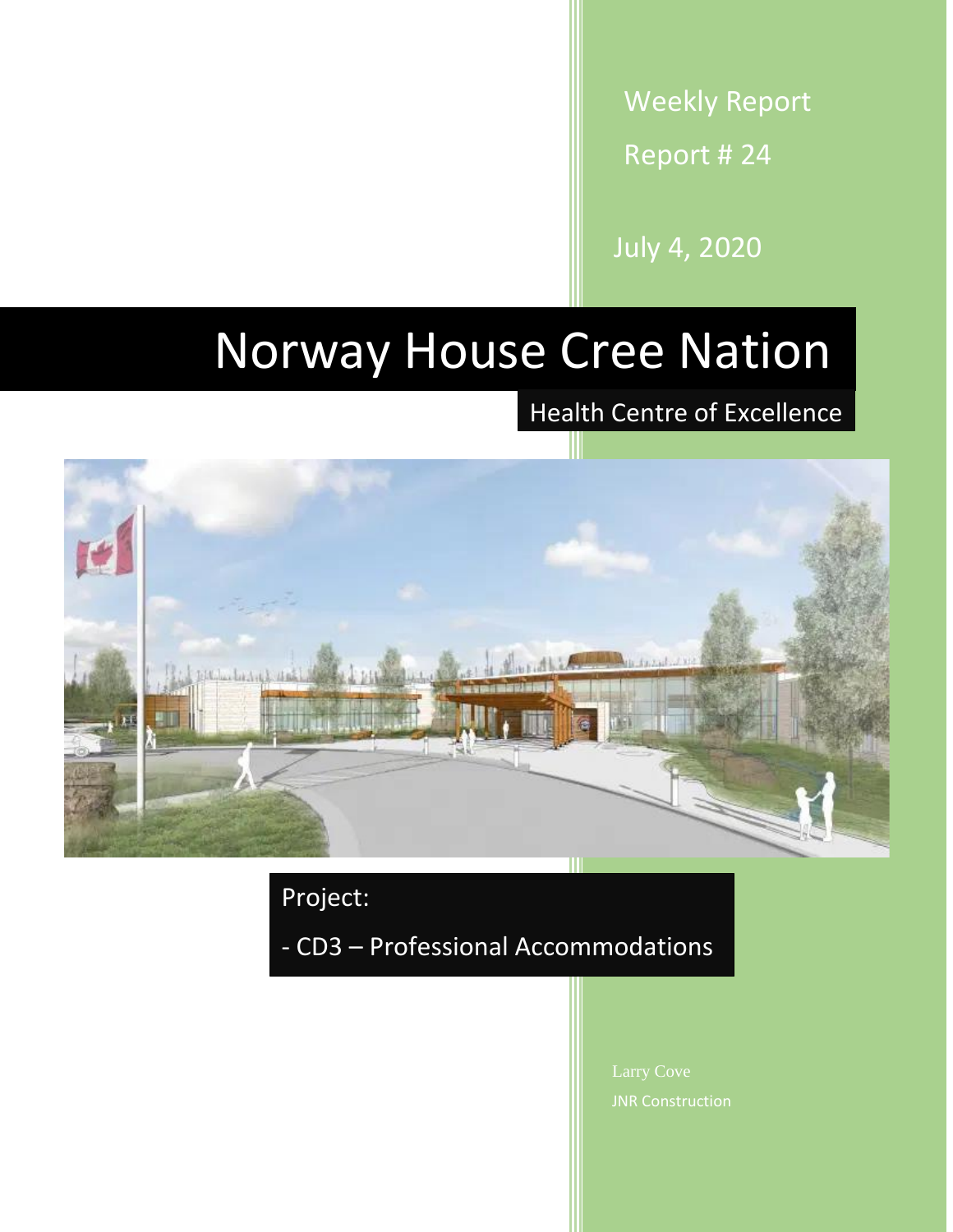

| <b>Project Name: Professional</b> |                            | Project Number: CD3-19015B |                        |  |
|-----------------------------------|----------------------------|----------------------------|------------------------|--|
| Accommodations                    |                            |                            |                        |  |
| <b>Safety Statistics</b>          |                            |                            |                        |  |
| <b>Description</b>                | <b>Previously Reported</b> | <b>This Period</b>         | <b>Project to Date</b> |  |
| Man Hours                         | 33348.75                   | 769.5                      | 34118.25               |  |
| Sub trades                        | 1300                       | 385                        | 1685                   |  |
| <b>FLHAS</b>                      | 4269                       | 104                        | 4373                   |  |
| <b>First Aides</b>                | 14                         | 0                          | 14                     |  |
| Incidents                         | 9                          | 1                          | 10                     |  |
| Daily Covid-19                    | 922                        | 121                        | 1043                   |  |
| Screenings                        |                            |                            |                        |  |
| <b>Quality/Engineering</b>        |                            |                            |                        |  |
| <b>Items</b>                      | <b>Submitted</b>           | <b>Resolved</b>            | Outstanding            |  |
| <b>RFIS</b>                       | 53                         | 49                         | 4                      |  |
| <b>Shop Drawings</b>              | 64                         | 57                         | 7                      |  |
| <b>NCRs</b>                       | 1                          | 0                          | $\mathbf{1}$           |  |
|                                   |                            |                            |                        |  |

#### **Outstanding Concerns:**

- o RFIs
	- o RFI 046 Fire Stopping and Curb Requirement July 1/20
	- o RFI 047 Lounge Electrical Locations July 1/20
	- o RFI 048 Emergency Lighting Battery Bank Mounting Heights July 1/20
	- o RFI 049 Location of Thermostat for Second Floor Fan Coil Unit July 2/20

#### o Shop Drawings

- o SD 041 Resilient Flooring June 4/20
- o SD 023 Rev 01 Electrical Lighting June 5/20
- o SD 044 Hollow Metal Doors Frames and Hardware June 9/20
- o SD 050 Gypsum Concrete Underlayment June 23/20
- $\circ$  SD 051 Roofing June 26/20
- o SD 052 Stair#1 Plan stamped drawing June 30/20
- o SD 053 Above Grade Insulation June 30/20
- o NCR's
	- o NCR 01 Elevator Shaft Wall Concrete Segregation May 20/20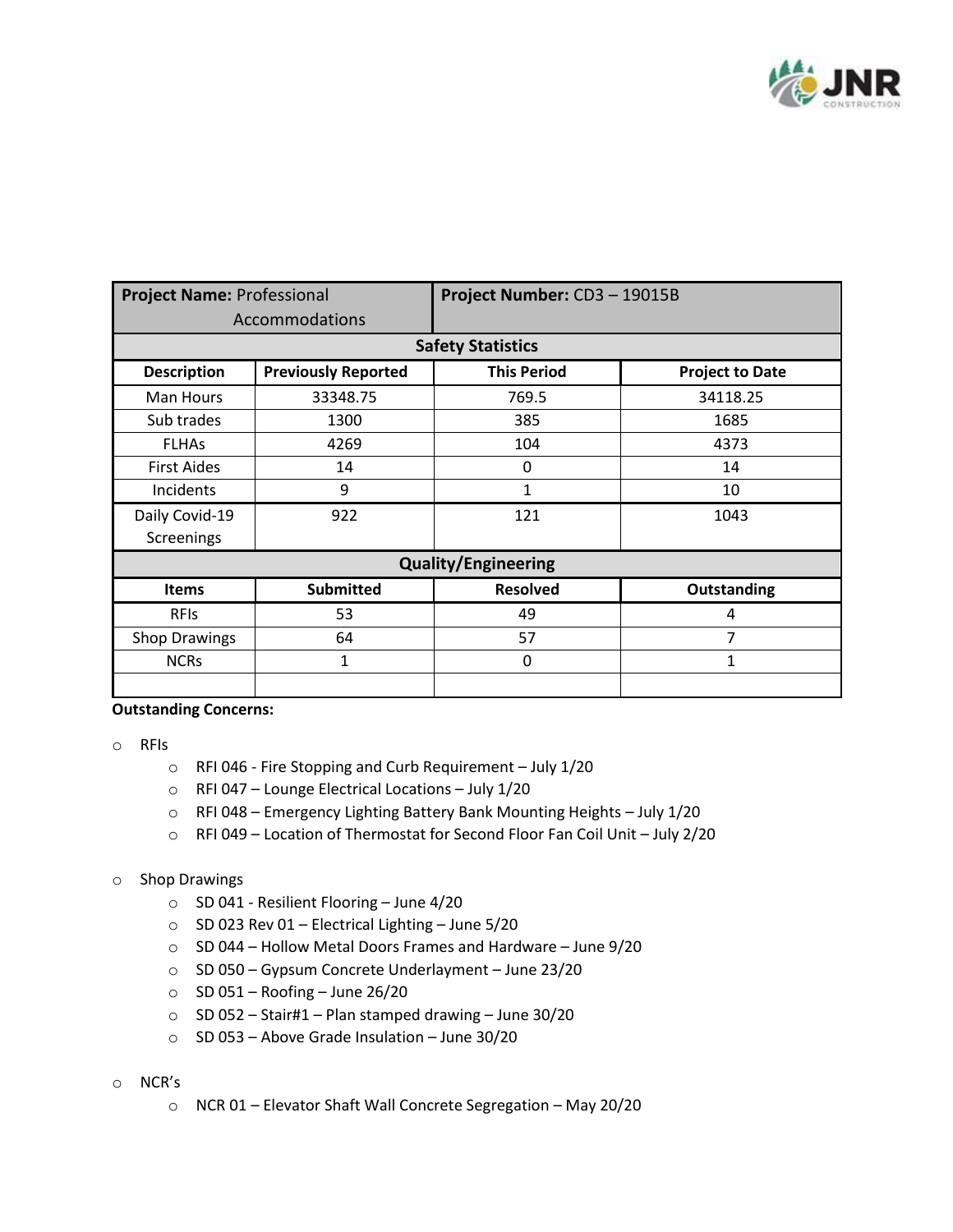

| <b>Completed This Period</b>   | <b>Comments or Concerns</b>                                                         |  |
|--------------------------------|-------------------------------------------------------------------------------------|--|
| Roof Sheathing Install         | When wet or raining unable to work on roof                                          |  |
| <b>Roof Framing</b>            |                                                                                     |  |
| <b>Fascia Board Install</b>    |                                                                                     |  |
| <b>Mechanical Rough Ins</b>    |                                                                                     |  |
| <b>Electrical Rough Ins</b>    |                                                                                     |  |
|                                |                                                                                     |  |
| <b>To Complete Next Period</b> | To complete the following Period                                                    |  |
| Install roof framing           |                                                                                     |  |
| Install roof sheathing         |                                                                                     |  |
| Install fascia boards          |                                                                                     |  |
| Install roof bracing           |                                                                                     |  |
| Mechanical rough ins           |                                                                                     |  |
| <b>Blocking wood walls</b>     | Continue blocking wood walls                                                        |  |
|                                | Dampproof and install cement board panels on<br>exterior of grade beam and backfill |  |
|                                | Roofing (shingles)                                                                  |  |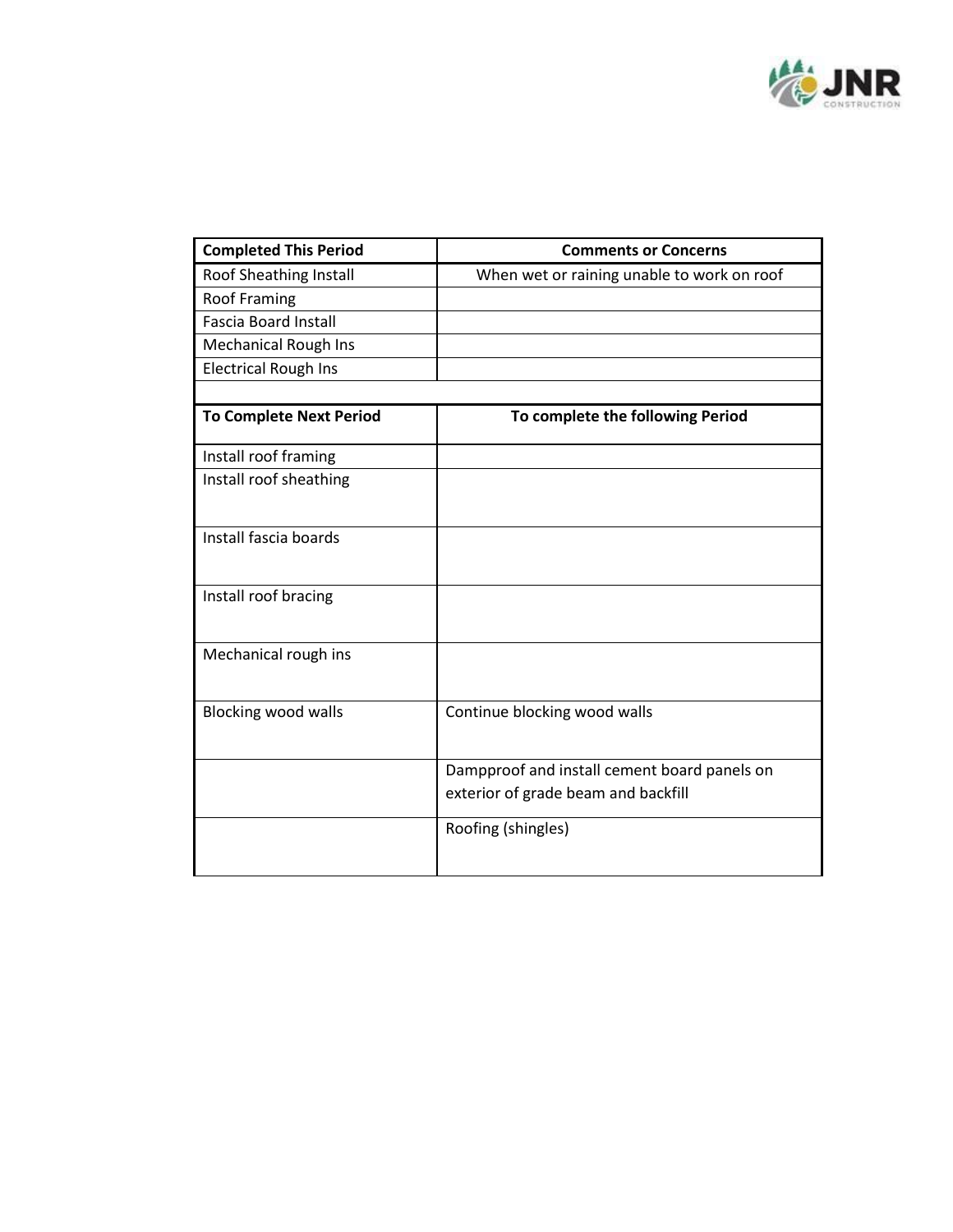

### **Progress Photos**



Exterior View – South West Side



Exterior View – North West Side





Exterior View – South East Side Exterior View – North East Side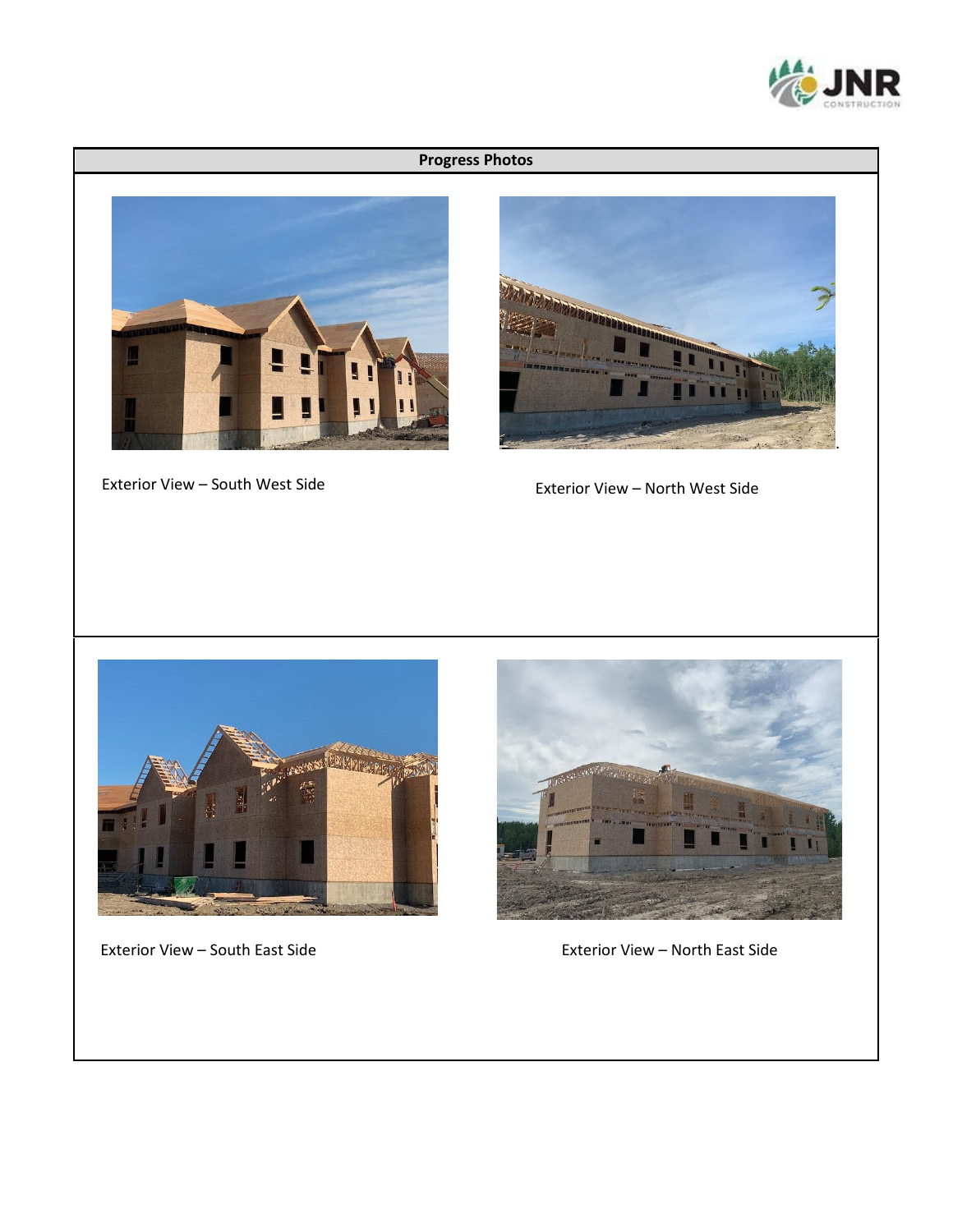

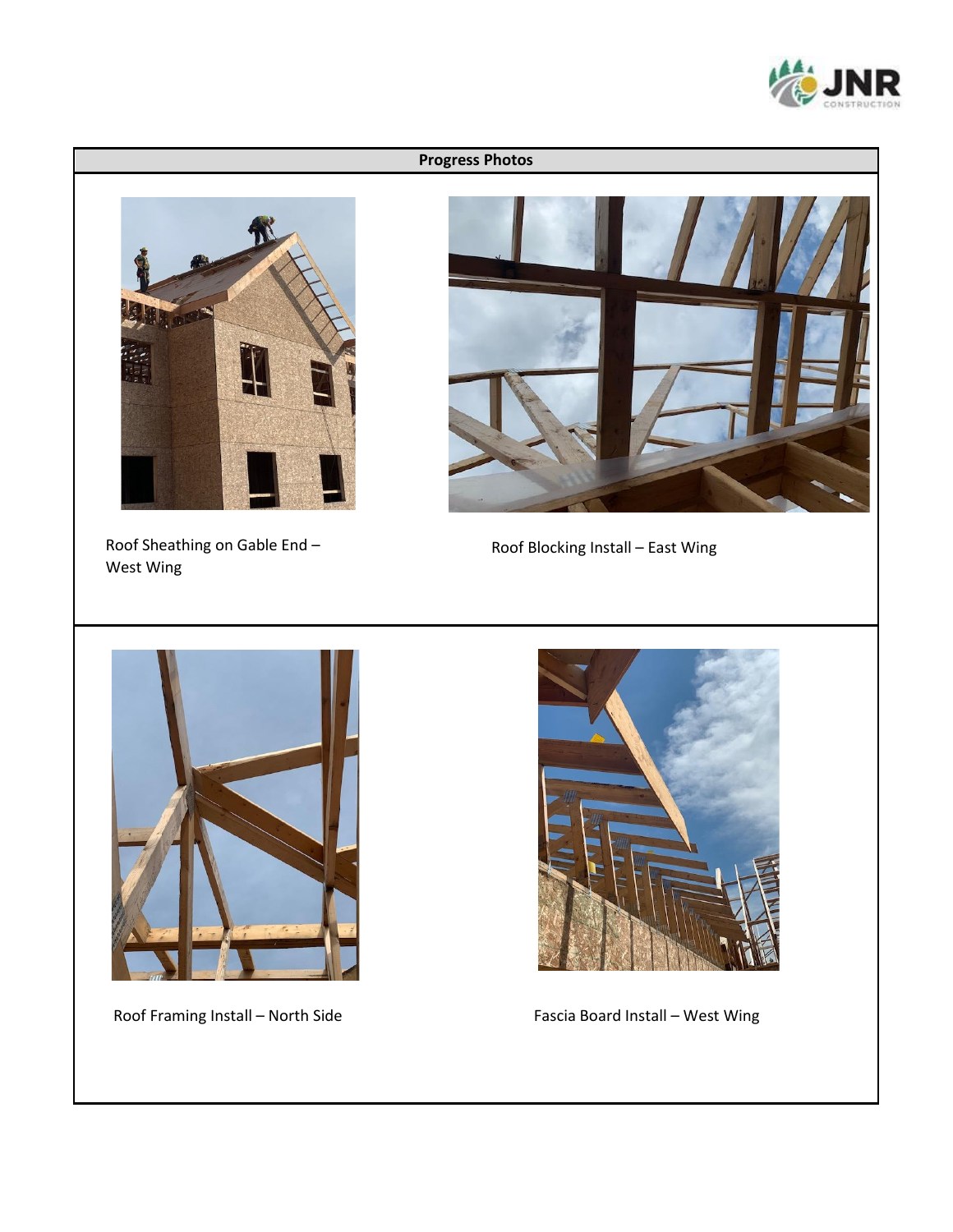